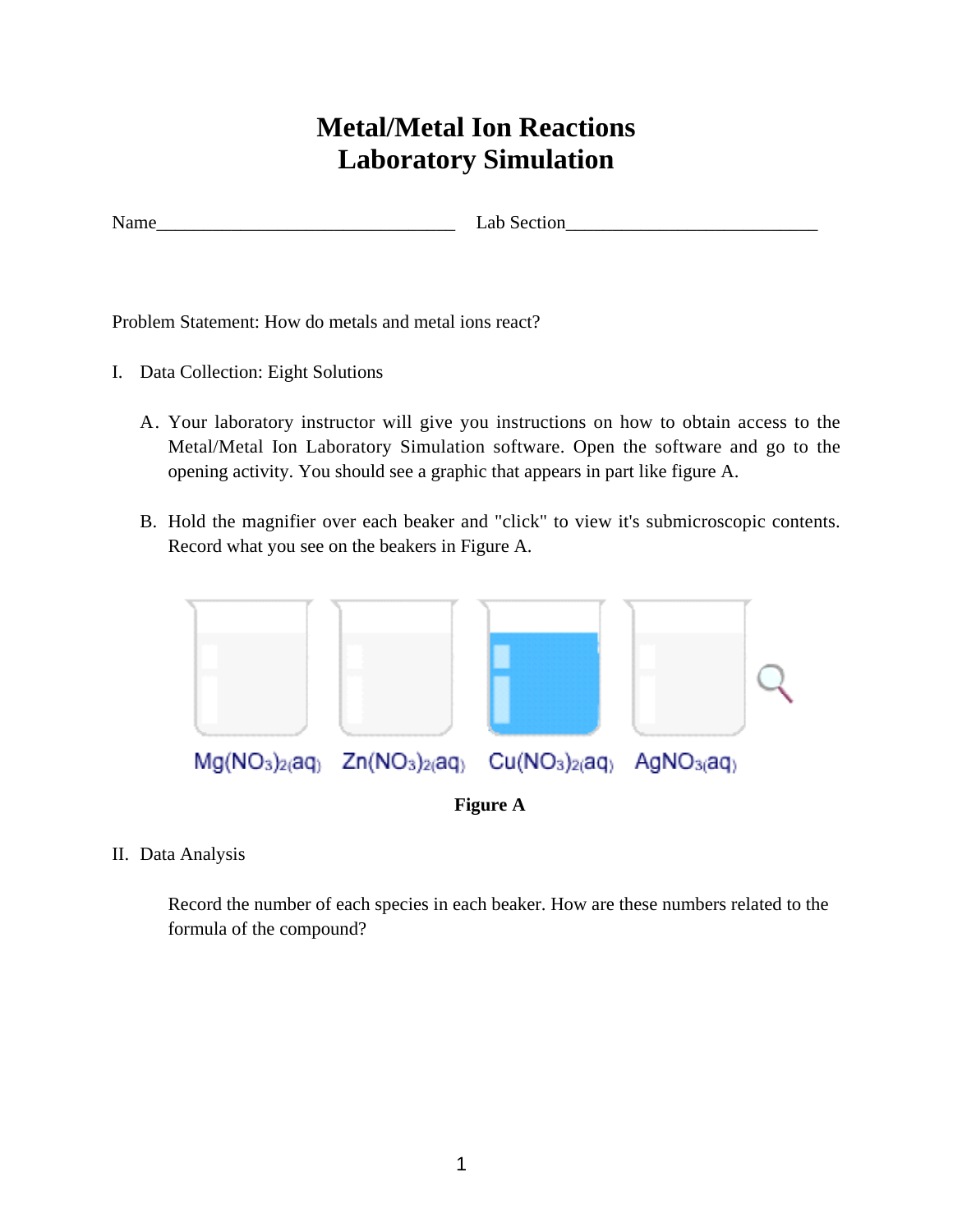#### III. Interpretation

A . List three characteristics that are the same for all of these solutions and three characteristics that make them different.

B. Identify the species that accounts for the color of each of the four solutions. What evidence did you use to arrive at your conclusions?

C. Predict and record in Figure B what you would expect to see with the magnifier in the other beakers.



**Figure B**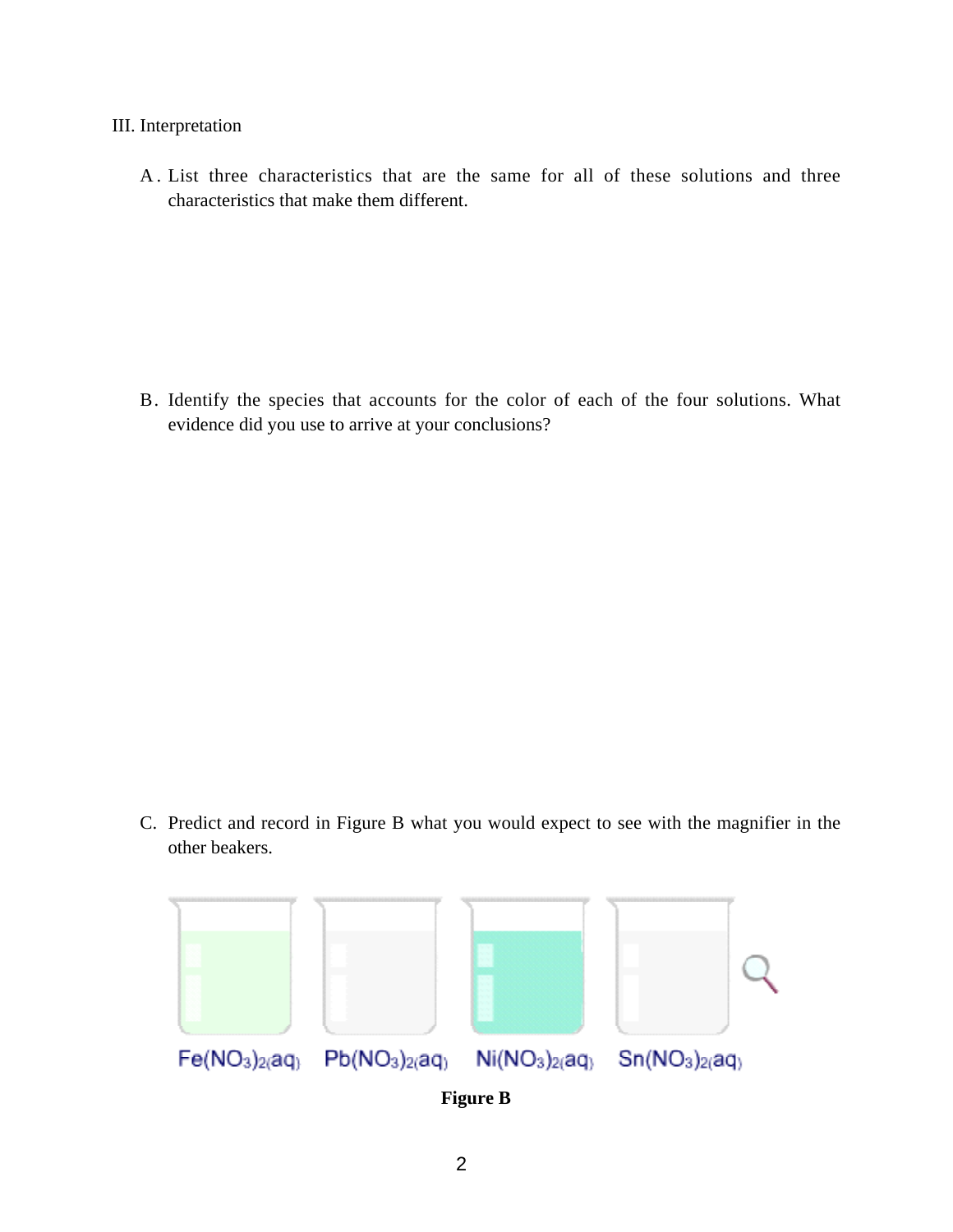## IV. Data Collection: Activity One

- A. Go to Activity One in the simulation, pick one of the metals and follow the instructions to test its interaction with each of the solutions. Record your observations in Table 1 below. Describe any evidence you see for a chemical reaction. What changes do you see in the metal? What changes do you see in the solutions?
- B. Repeat this process with each of the metals.

|             | $\rm Mg^{2+}$ | $Cu^{2+}$ | $Zn^{2+}$ | $\mathbf{A} \mathbf{g}^*$ |
|-------------|---------------|-----------|-----------|---------------------------|
| $_{\rm Mg}$ |               |           |           |                           |
| Cu          |               |           |           |                           |
| Zn          |               |           |           |                           |
| $\rm Ag$    |               |           |           |                           |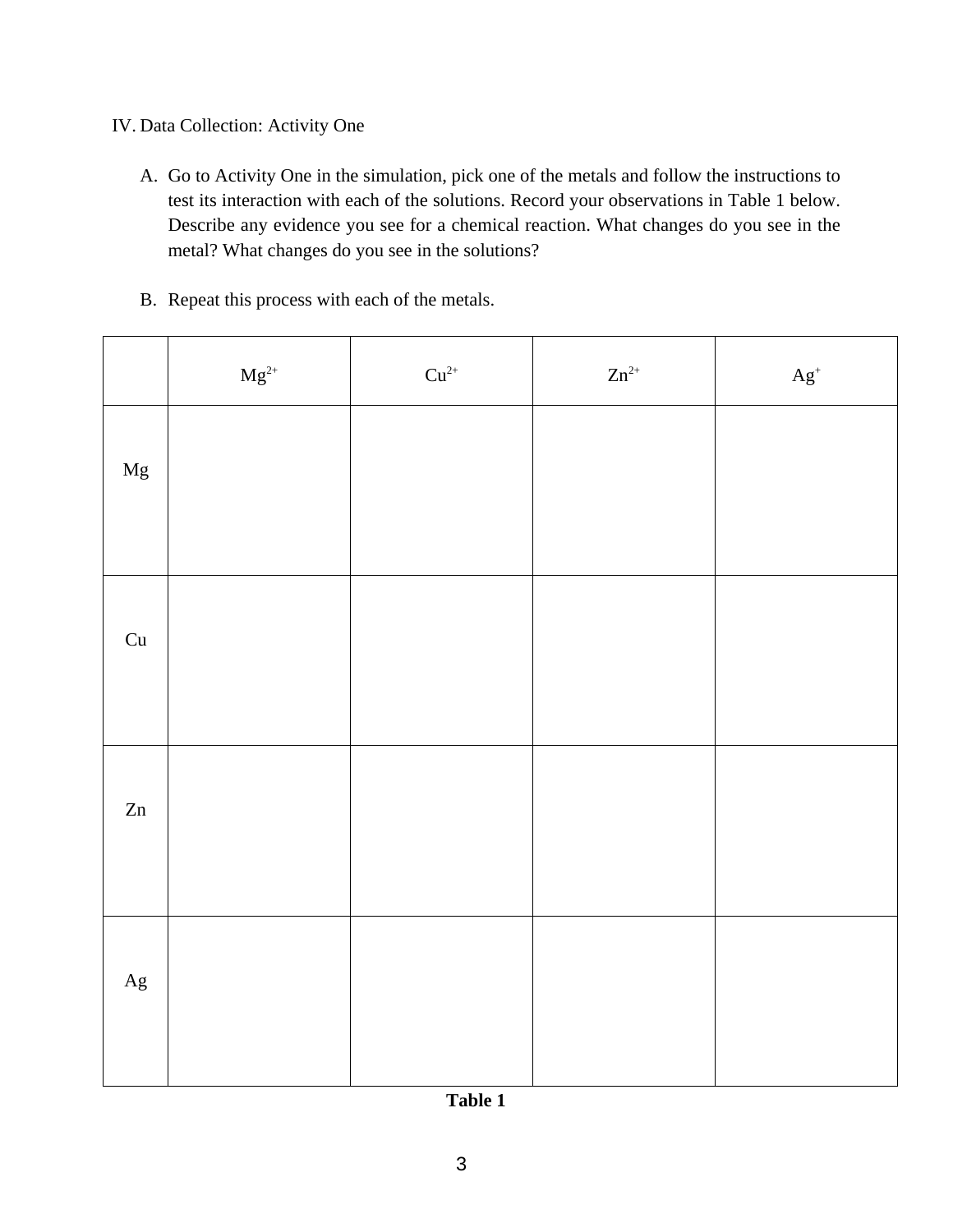### V. Data Analysis

A. Write a chemical equation for each chemical reaction you observed.

B. Rank the metal ions in order of reactivity using Table 2a below. Rank the metals in reverse order of reactivity using table 2b below. What criteria did you use for your rankings?



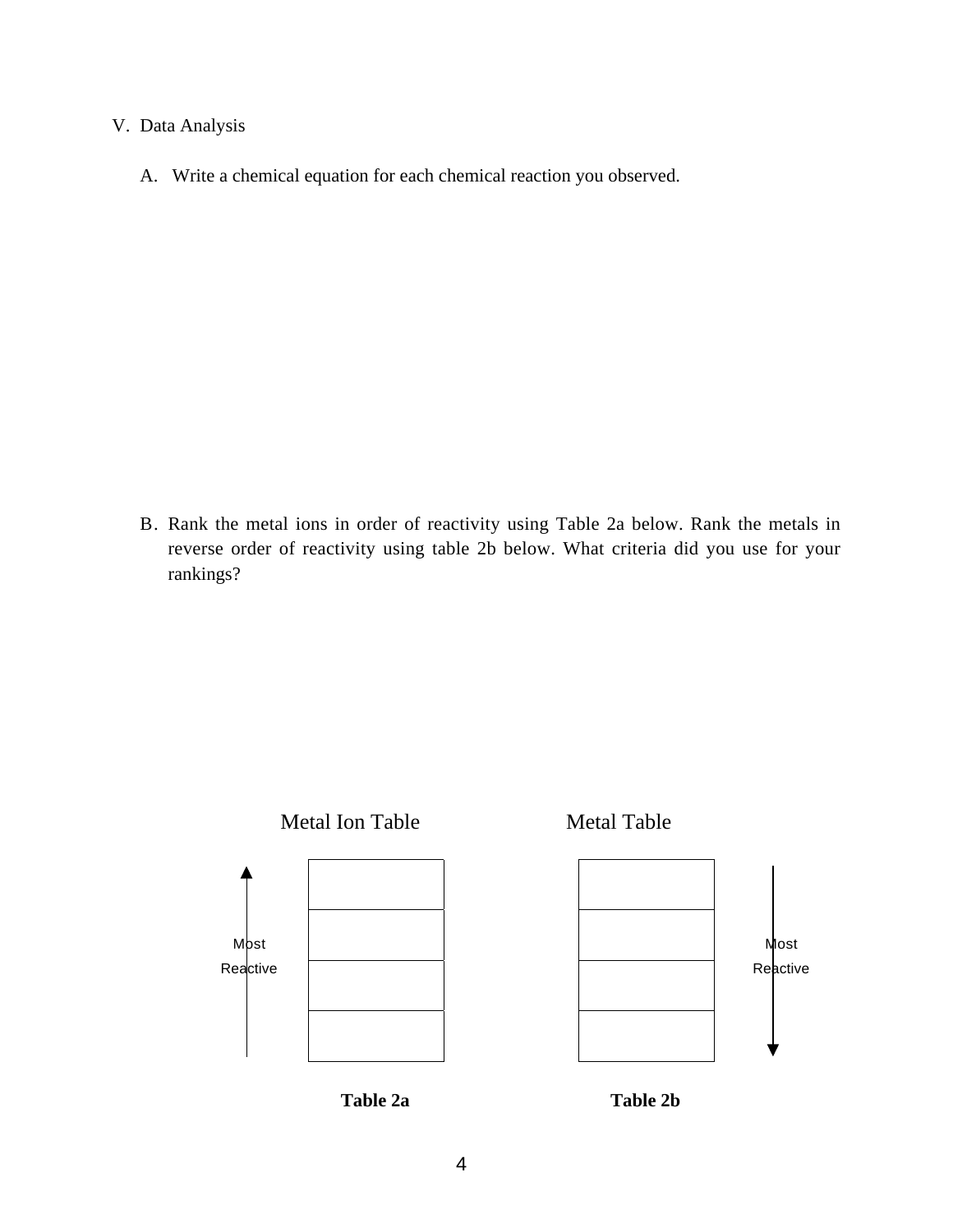#### VI. Interpretation

A. How are Tables 2a and 2b in the previous section related to each other? Write a balanced equation relating each metal ion to its corresponding metal.

B. Pick one of the metals in Table 2b. Using the reactivity data you collected (Table 1), mark the metal ions in Table 2a that chemically reacted with it. Note the position of these reacting ions in relation with the position of those that don't react. Repeat this process for each of the metals. Summarize your findings concerning the combination of reacting metals and metal ions in Tables 2a and 2b.

Summarize your findings concerning the combination of non-reacting metals and metal ions in Tables 2a and 2b.

C. "Click" on the molecular scale button in the laboratory simulation to view the metal/metal ion interactions at the submicroscopic level. Follow the instructions in the software. Describe your observations of reacting combinations and non-reacting combinations. Write a chemical equation for one of the reacting combinations. Relate your submicroscopic observation with your macroscopic observations for one example of a reacting and one example of a non-reacting combination.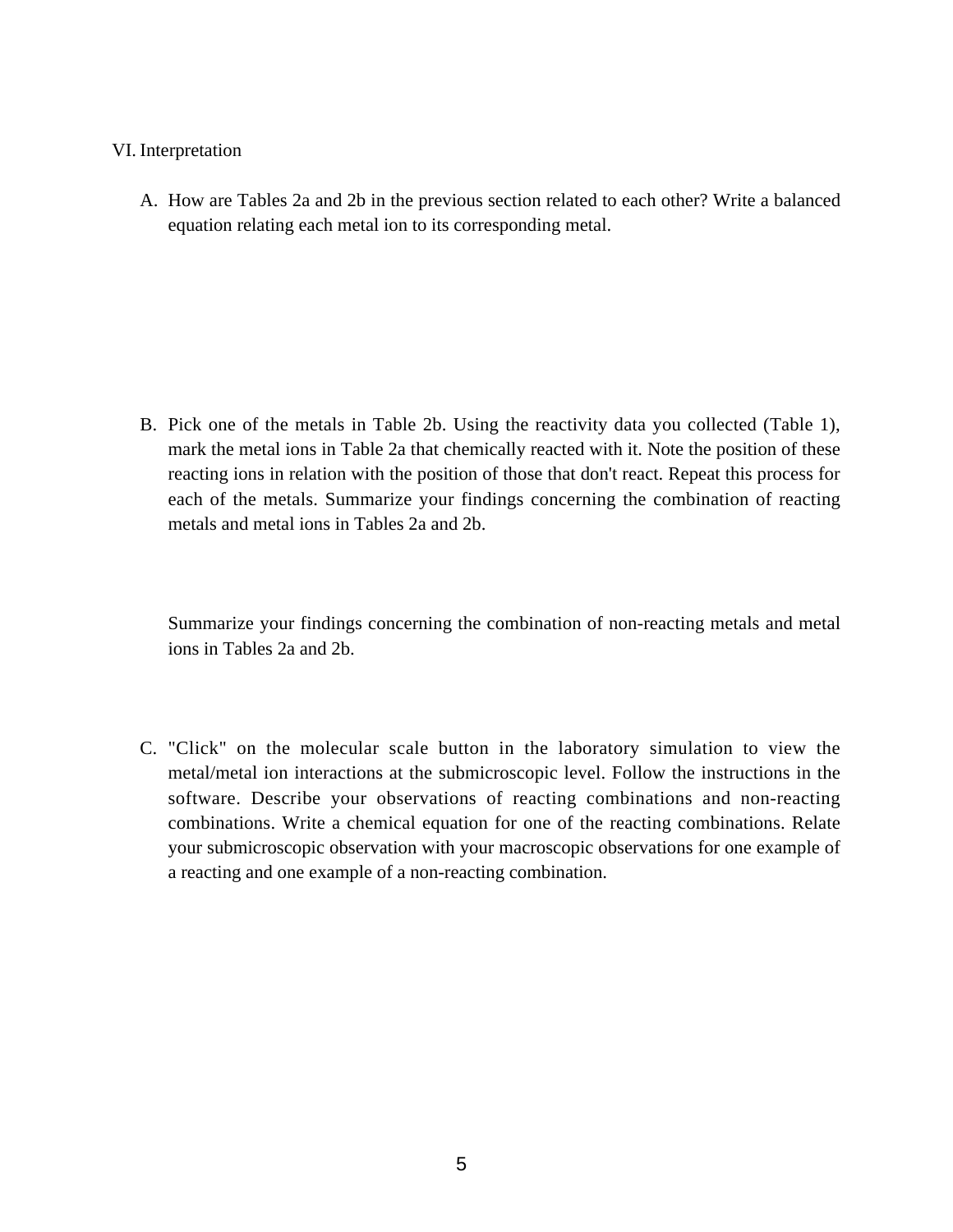# VII. Data Collection: Activity Two

Go to Activity Two and repeat what you did in sections IV, V, and VI with a new set of metal/metal ions.

|            | $\rm Fe^{2+}$ | $\mathrm{Pb}^{2+}$ | $\mathrm{Ni}^{2+}$ | $\rm{Sn}^{2+}$ |
|------------|---------------|--------------------|--------------------|----------------|
| $\rm Fe$   |               |                    |                    |                |
|            |               |                    |                    |                |
| ${\rm Pb}$ |               |                    |                    |                |
|            |               |                    |                    |                |
| Ni         |               |                    |                    |                |
|            |               |                    |                    |                |
| Sn         |               |                    |                    |                |
|            |               |                    |                    |                |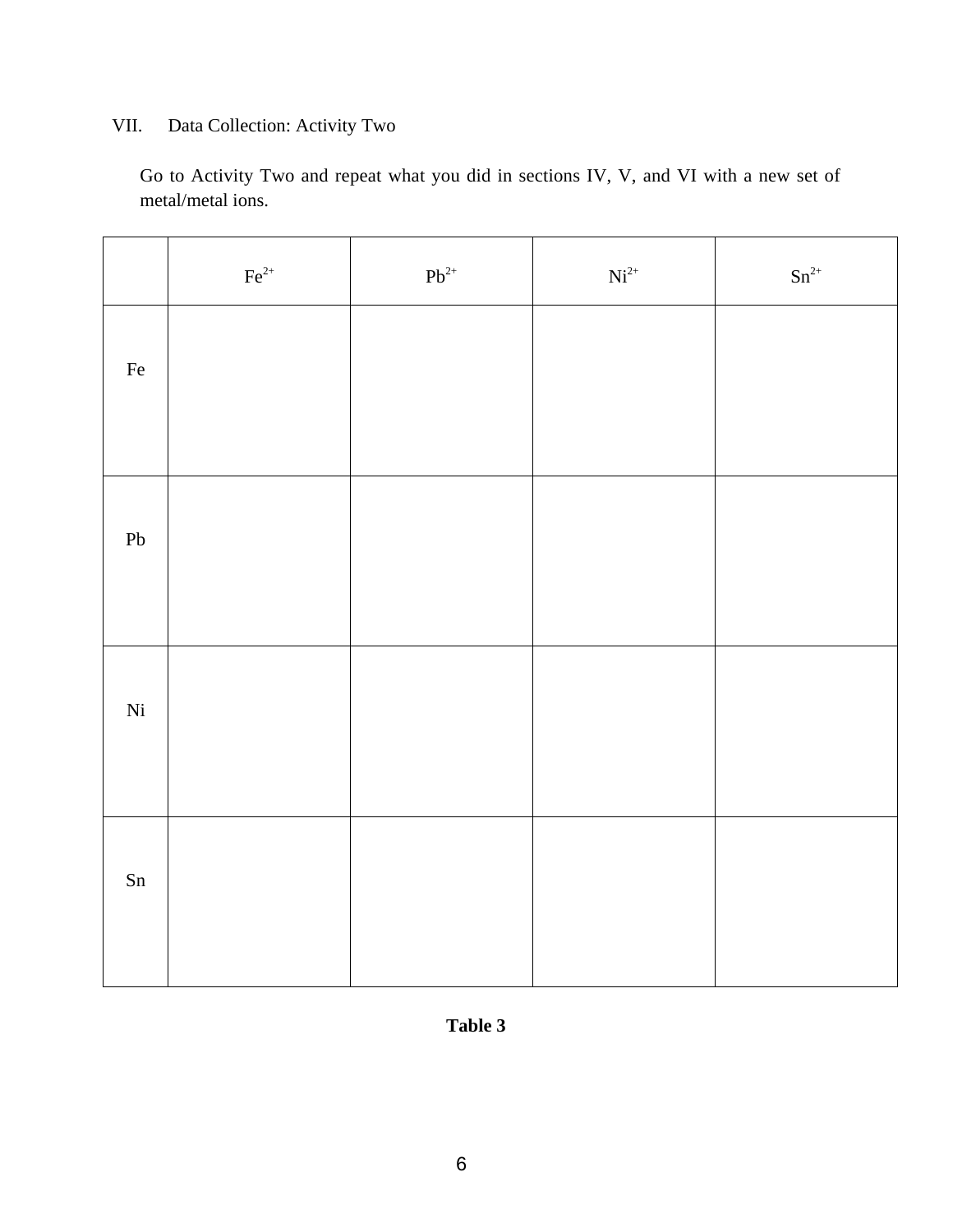- VIII. Data Analysis and Interpretation
	- A. Write chemical equations for the chemical reactions you observed.

B. Rank the metal ions and metals as you did in section V.B. Write balanced equations relating the metal ion/metal combinations.

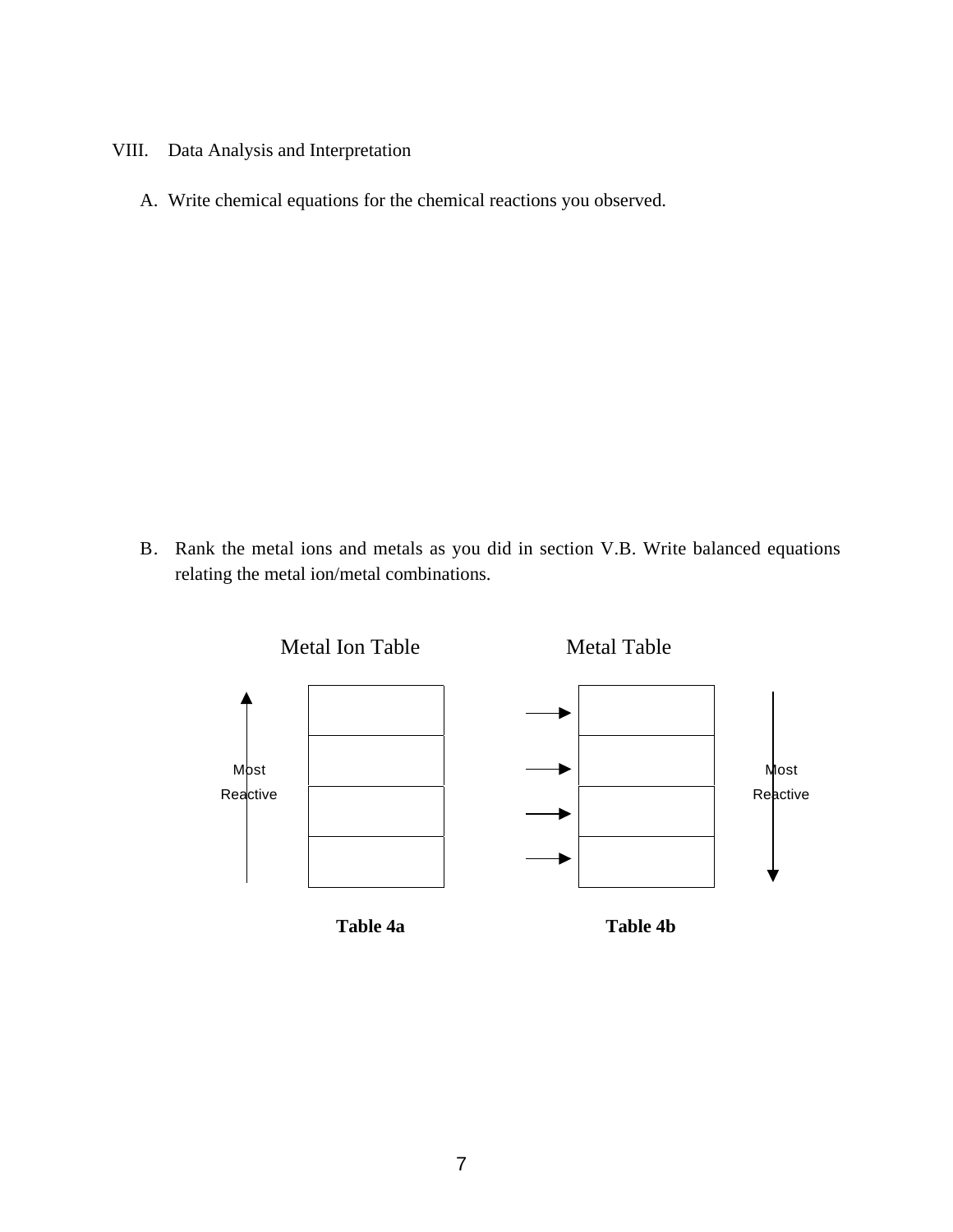# IX. Data Collection: Activity Three

A. Go to Activity Three and repeat what you did in sections IV, V, and VI with a combination of metal/metal ions taken from Activities One and Two.

|            | $\rm Zn^{2+}$ | $\mathrm{Cu}^{2+}$ | $\mbox{Fe}^{2+}$ | $\mathrm{Pb}^{2+}$ |
|------------|---------------|--------------------|------------------|--------------------|
| Zn         |               |                    |                  |                    |
| Cu         |               |                    |                  |                    |
| $\rm Fe$   |               |                    |                  |                    |
| ${\rm Pb}$ |               |                    |                  |                    |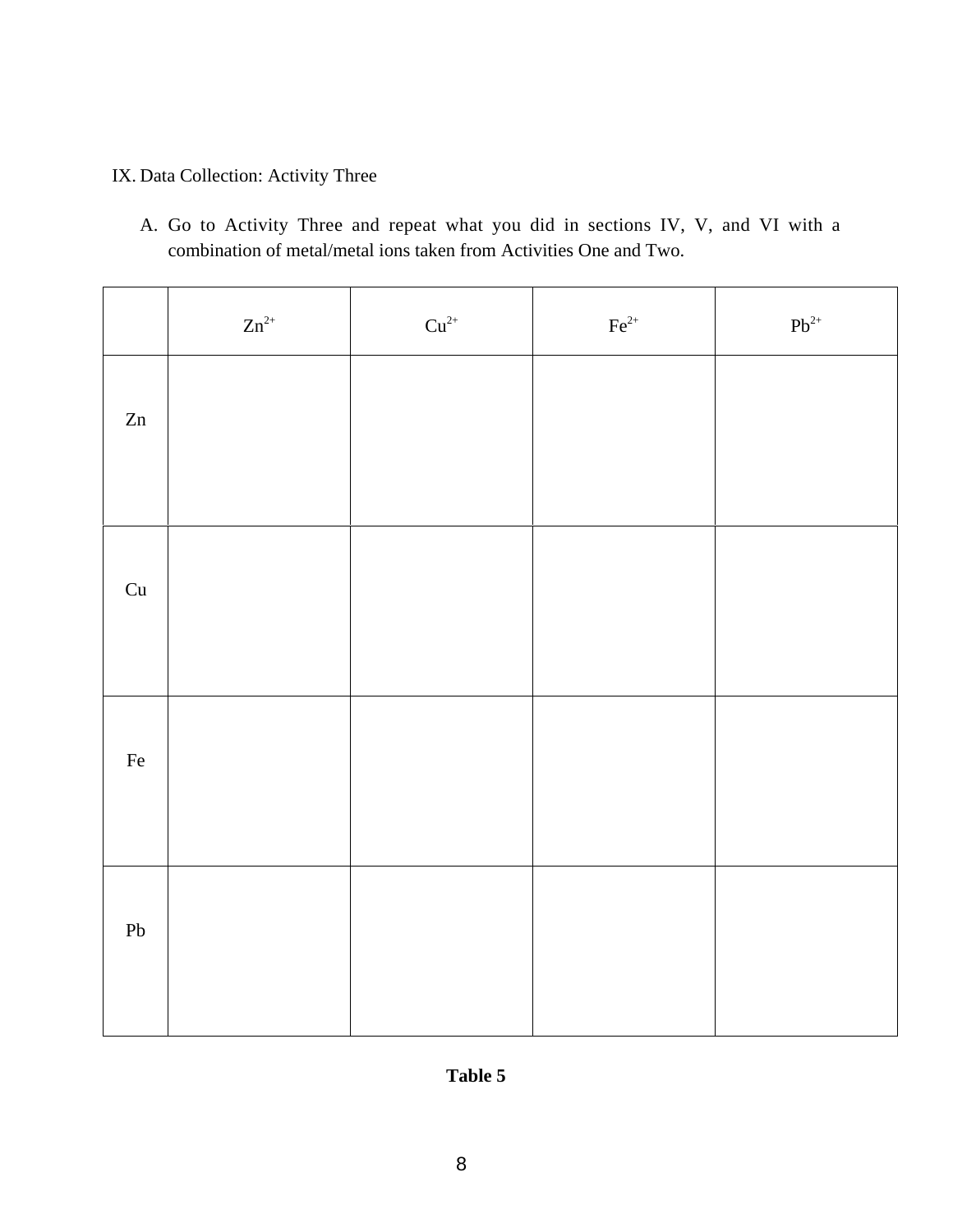X. Data Analysis and Conclusions

Use the data you collected in Activities One, Two, and Three (Tables 1,3 and 5) to rank the eight metal ion and metals you have studied. Write balanced equations relating the metal/metal ion combinations.



XI. Data Collection – Activity Four

Go to Activity Four and follow the directions. Record your observation concerning the reaction of the eight metals with HCl.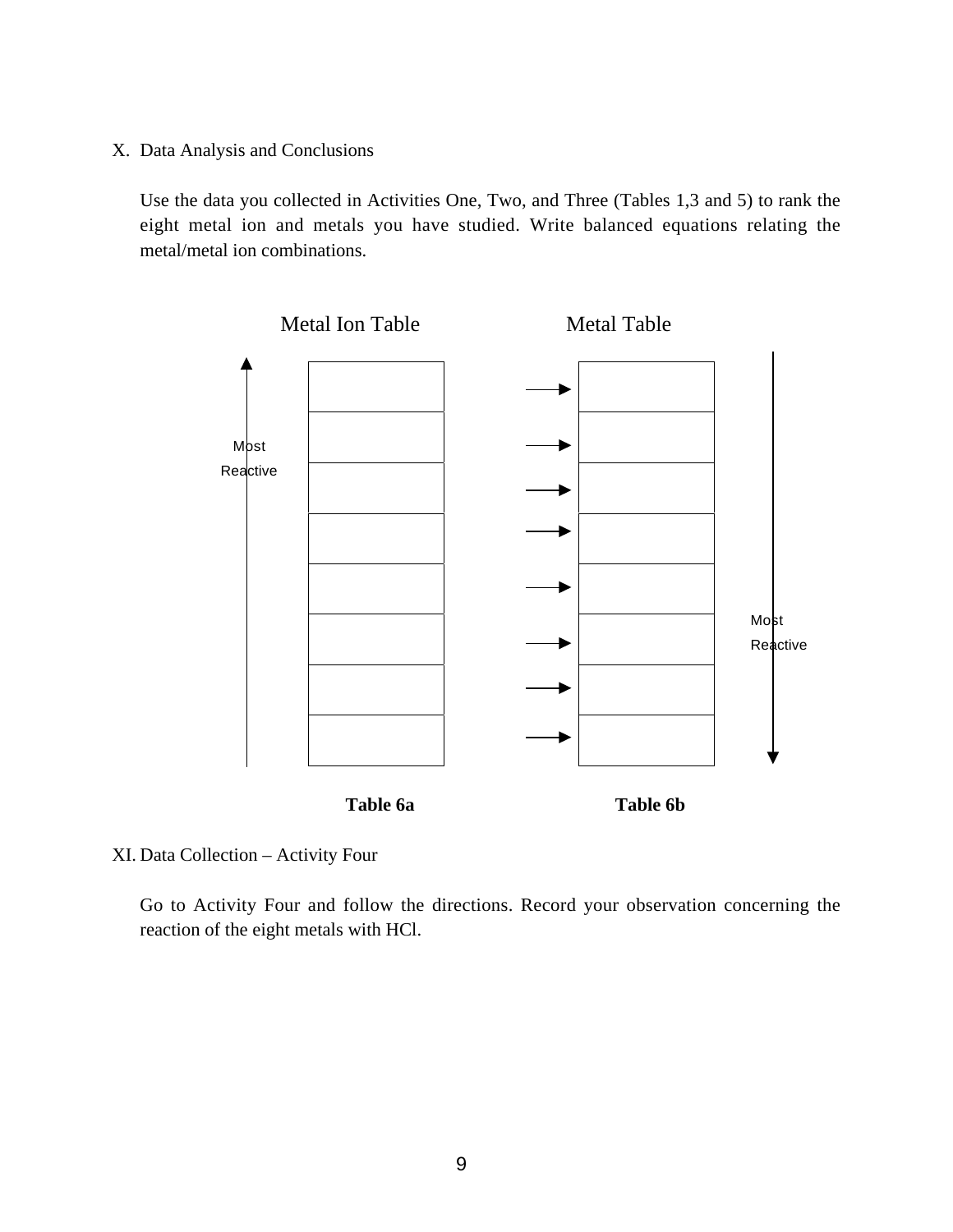#### XII. Data Analysis

- A. Write a chemical equation for the reaction between one of the metals and a HCl.
- B. Observe the reaction at the molecular scale. Write an equation for what is happening to the metal and a separate equation for what is happening to the acid. How are these equations related to each other and to the chemical equation you wrote in section XII.A.
- XIII. Interpretation and Conclusions
	- A. Add the hydrogen gas /hydrogen ion combination in the correct location in the tables from section X.